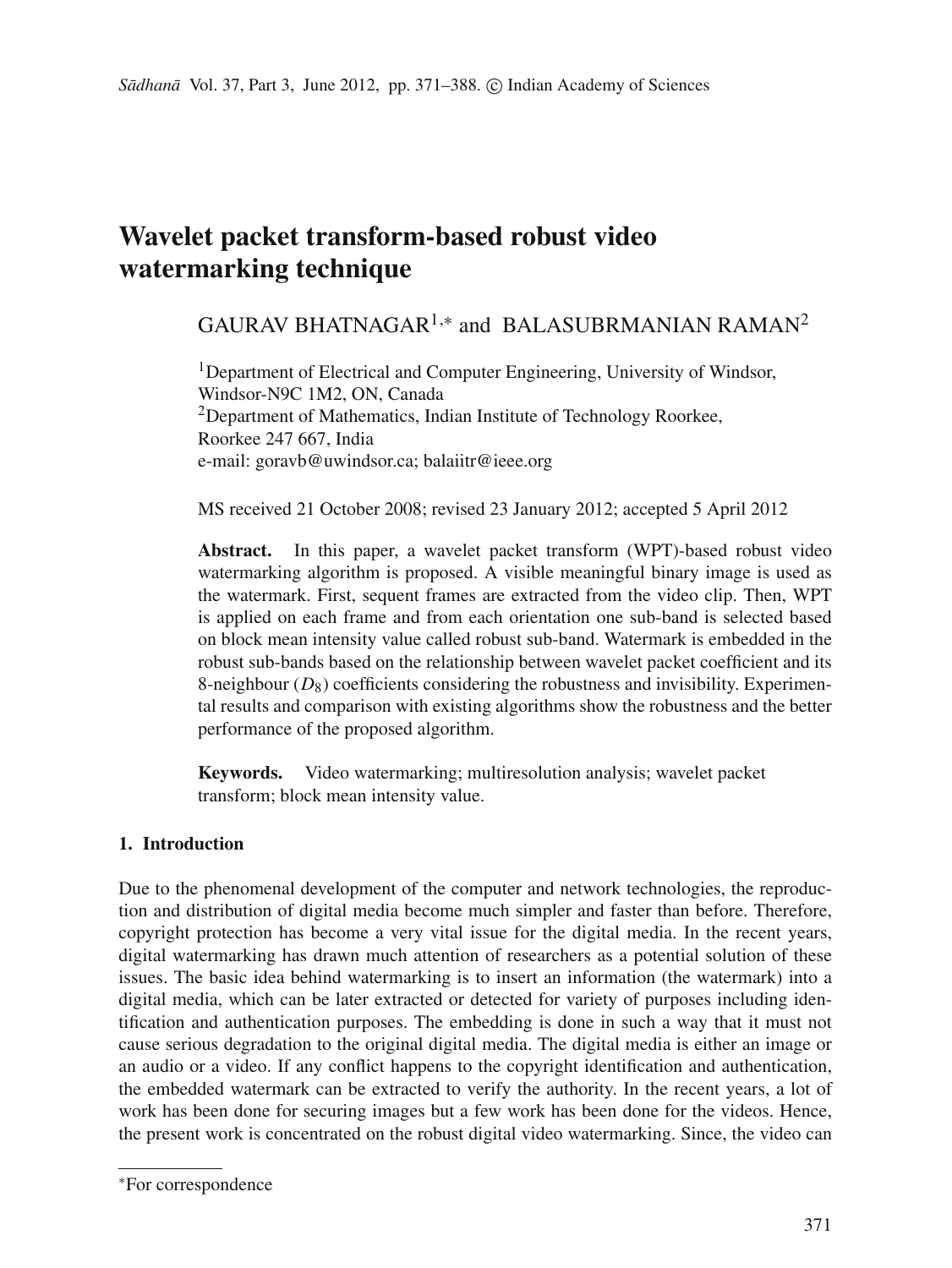be regarded as the sequence of the correlated images. Therefore, one can do video watermarking either frame-by-frame or block-wise (block of consecutive frames).

In this paper, a robust video watermarking algorithm is proposed which employs frame-byframe. To achieve high robustness, the watermark is embedded into wavelet packet coefficients. First, each frame is transformed into various sub-bands via wavelet packet transform (WPT) and then one robust sub-band is selected from each orientation based on block mean intensity value. Watermark embedding is done in wavelet packet coefficients using proposed  $D_8$  neighbouring coefficients mean value. A reliable watermark extraction is developed for extracting watermark from distorted images. Comparison of proposed method is made with the methods described by Hsu & Wu (1998), Hong *et al* (2001), Joumaa & Davoine (2005), Sun & Liu (2004), Alattar *et al* (2003), Hartung & Girod (1998) and Kong *et al* (2006), respectively. Experimental results and comparison with existing algorithms show the robustness and the better performance of the proposed algorithm. Before introducing proposed video watermarking scheme, the requirements of an effective watermarking scheme and the related work are depicted first.

#### 1.1 *Requirements of watermarking schemes*

Generally, a practical watermarking system embeds some copyright information into the host data as a proof of rightful ownership and must meet requirements. Obviously, different applications have different requirements for watermarking system. Therefore, it is quite difficult to have a unique set of requirements that all watermarking system must satisfy. The requirements with respect to copyright protection and rightful ownership are as follows (Cox *et al* 2007).

- (i) *Robustness*: Robustness refers to the ability of the watermark to be preserved even after distortions introduced by standard or malicious data processing, which may be either intentionally or un-intentionally. These distortions are also known as watermarking attacks.
- (ii) *Imperceptibility*: The imperceptibility of the watermark refers to its perceptual transparency. In other words, the human eye should not be able to detect differences between the watermarked and original video.
- (iii) *Capacity*: Capacity refers to the maximum amount of information that can be hidden in the media. This directly affects the robustness and perceptual transparency.
- (iv) *Security*: Security refers to the fact that un-authorized persons should neither detect nor read the watermark; however, it must be retrieved correctly by the authorized user.

#### 1.2 *Related work*

A lot of video watermarking algorithms have been proposed in the literature employed either in spatial (Mobasseri 2000) or frequency domain (Tsai & Chang 2004; Ge *et al* 2003; Hsu & Wu 1998; Hong *et al* 2001; Liu *et al* 2002; Niu *et al* 2000). Recently, some video watermarking algorithms have been proposed with ICA (Joumaa & Davoine 2005; Sun & Liu 2004), PCA (Mirza *et al* 2007) and SVD (Kong *et al* 2006). The detailed description of these schemes are as follows.

Mobasseri (2000) has proposed a spatial domain watermarking scheme for compressed videos. Authors have showed that it is possible to embed a watermark in raw video and still recover it from MPEG decoder, by exploiting the inherent processing gain of direct sequence spread spectrum. Tsai & Chang (2004) have proposed a novel watermarking scheme for a compressed video sequence via VLC decoding and VLC code substitution. To have better imperceptibility, they used Watson's DCT-based visual model for video watermarking. Ge *et al* (2003) have presented a novel adaptive approach to video watermarking. It takes full advantage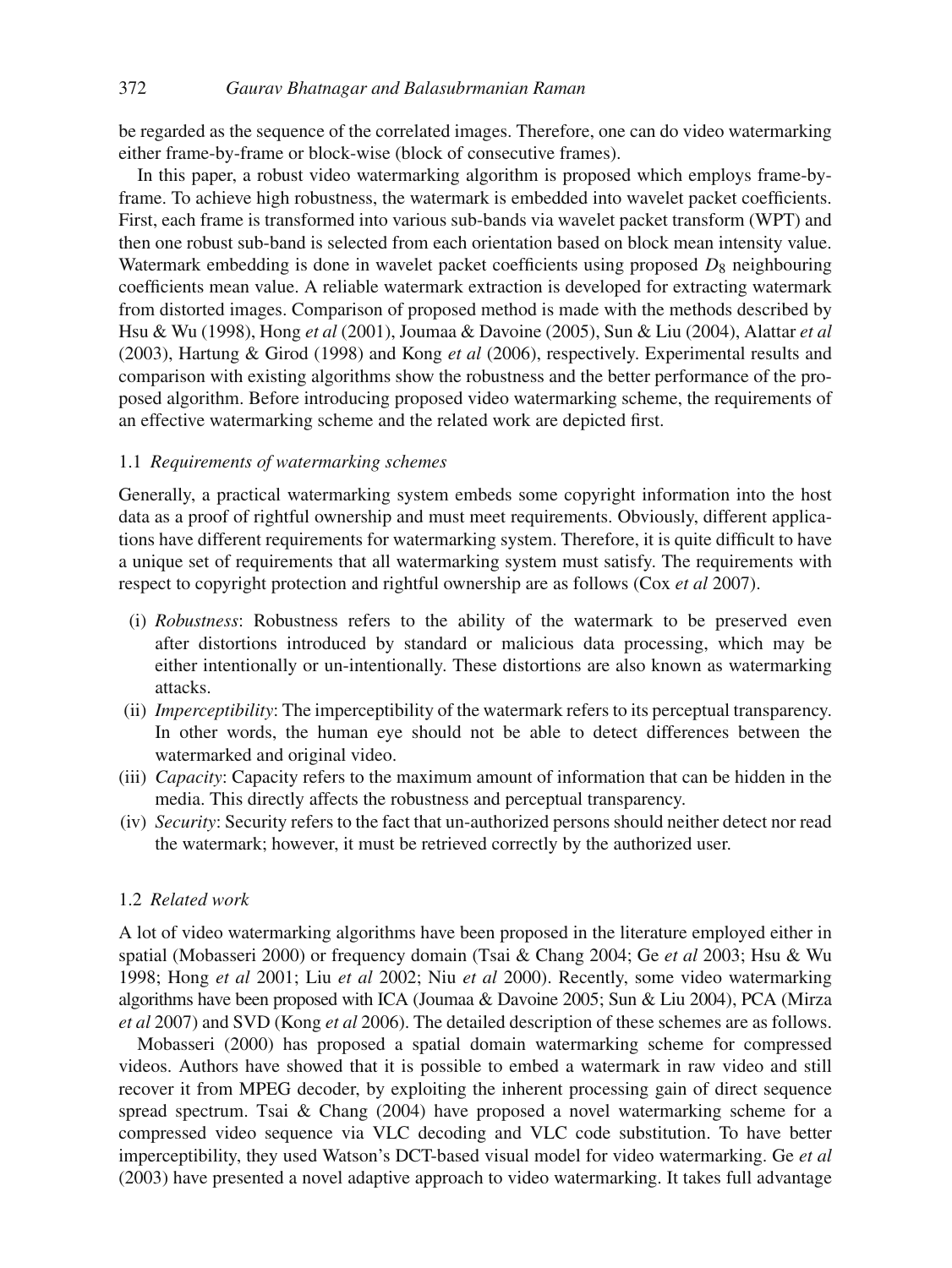of both intra-frame and inter-frame information of video content to guarantee the perceptual invisibility and robustness of the watermark. A major advantage of this scheme is that the watermark can be extracted without referring to the original video while embedded adaptively in accordance with the human visual system and signal characteristics.

Hsu & Wu (1998) have proposed a MPEG-based technique for digital video watermarking. They embedded watermarks into both intraframe and non-intraframe with different residual masks. For embedding, first original watermark image is degraded by pixel-based permutation and block-based permutation in succession and then embedding is done in DCT domain in middle frequency coefficients that are collected in zig-zag order. Hong *et al* (2001) have proposed DWT based algorithm in which middle frequencies are modified and a flag is generated for extraction process. In the extraction process, another flag is generated from watermarked image and compared with the original flag. In this algorithm, instead of taking watermark image, authors have used generated flag as watermark. Doerr & Dugelay (2003) and Zhong & Huang (2006) have presented video watermarking based on spread-spectrum techniques to improve watermarking robustness. Each watermark bit is spread over a large number of chip rate (Cr) and then modulated by a pseudo-random binary sequence. The robustness of these algorithm increases with the increase of the variance of the pseudo-noise sequence. However, the increase of Cr will reduce the embedding rate of watermark information, where as the increase of variance may result in the perceptibility of the watermark.

Liu *et al* (2002) have proposed a wavelet transform-based video watermarking scheme where multiple information bits are embedded into uncompressed video sequences. Embedding is done in LL sub-band, reducing error probabilities of detection via BHC code. Niu *et al* (2000) have presented a new type of watermarking scheme via two-dimensional and three-dimensional multiresolution signal decomposing. The decomposed watermark image with different resolution is embedded in the corresponding resolution of the decomposed video. To enhance the robustness of watermarking, the watermark information is coded by error correction coding of Hamming code in our algorithm. This technique is robust enough against the attacks of frame dropping, averaging and lossy compression. Mirza *et al* (2007) have proposed a video watermarking scheme based on Principal Component Analysis. They embedded watermark in the three colour channels RGB of an input video file. The main advantage of this scheme is that the same or multiwatermark can be embedded into the three colour channels of the image in order to increase the robustness of the watermark. Furthermore, use of PCA transform allows to choose the suitable significant components to embed the watermark.

Joumaa & Davoine (2005) have proposed a video watermarking scheme, using an informed trellis, applied in two transformed domains obtained by using the DCT transform and an ICA coding technique, respectively. They considered data hiding in digital TV channels where data are compressed using MPEG-2. Sun & Liu (2004) have proposed a blind video watermarking scheme, which embeds a watermark into video independent components by using the four-neighbouring-mean-based method. Alattar *et al* (2003) have proposed an MPEG-4 compressed-domain video watermarking method and tested its performance at low bit-rates. This approach is similar to the approach presented by Hartung  $\&$  Girod (1998). The only difference is the use of a synchronization template to combat geometric attacks. Both these methods also feature the control algorithm that adjusts the embedding strength of the watermark, depending on local image characteristics. Kong *et al* (2006) have proposed a novel SVD based blind video watermarking algorithm where the watermarks are embedded in specially selected singular values to achieve considerable visible quality and robustness.

This paper is organized as follows: Section 2 gives the brief description of Wavelet Packet Transform. Our proposed watermark embedding and extraction algorithm are described in detail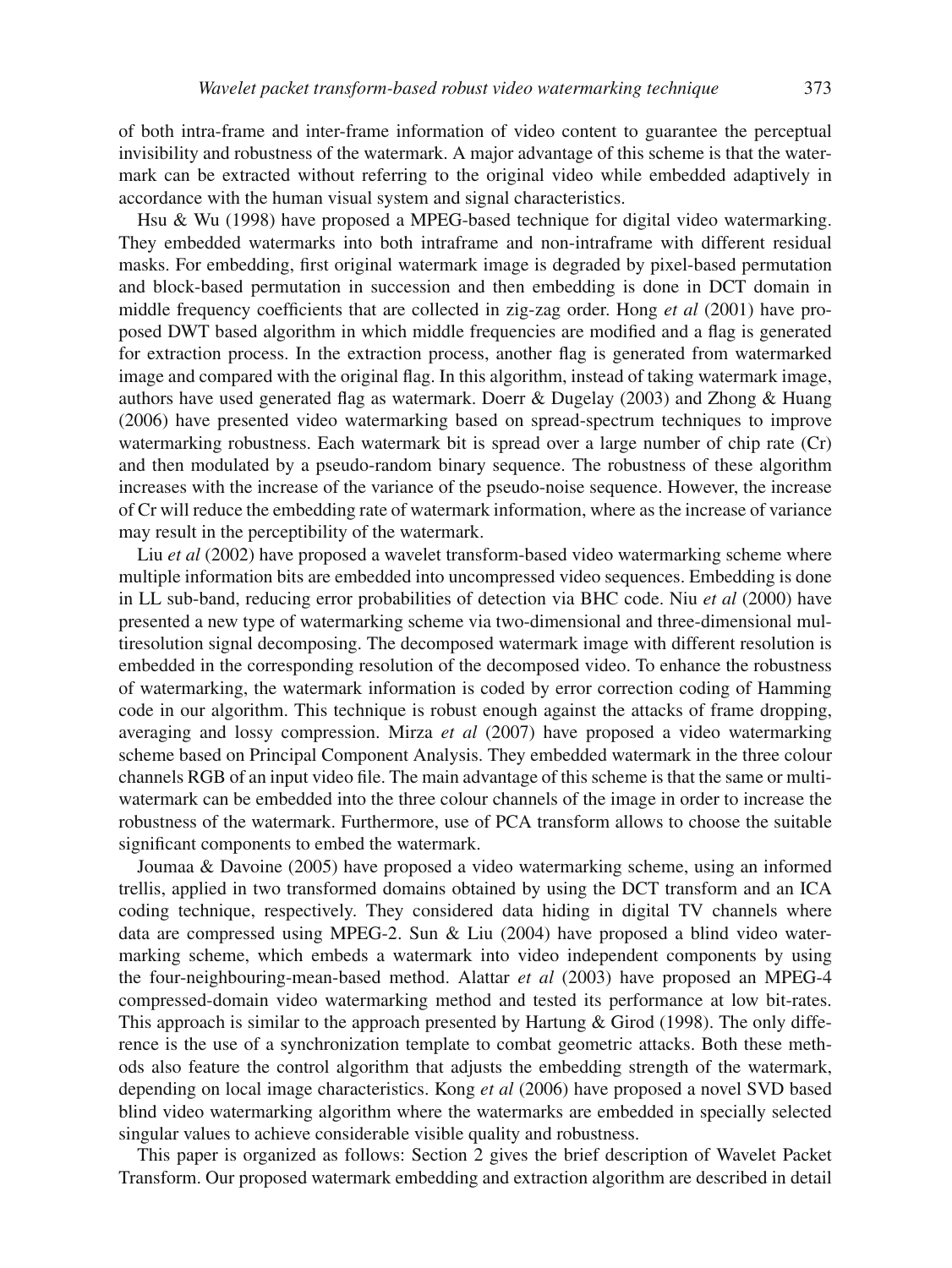in section 3. In section 4, experimental results using our watermarking scheme are presented and finally in section 5 the concluding remarks are given.

#### **2. Mathematical preliminaries: Wavelet packet transform**

The wavelet packet transform (WPT) (Daubechies 1990; Posch 1992) generalizes the wavelet transform (Mallat 1989; Daubechies 1992) and provides a more flexible tool for the time-scale analysis of the data. All advantages of the wavelet transform are retained because the wavelet bases are in the repertoire of bases available with the wavelet packet transform. Given this, the WPT may eventually become a standard tool in signal and image processing. Using a pair of low and high-pass filters to split a space corresponds to splitting the frequency content of a signal into roughly a low and a high-frequency components. In wavelet decomposition, we leave the high-frequency part alone and keep splitting the low-frequency part. Also in wavelet packet decomposition, we split the high-frequency part into low and high-frequency parts. So, in general, wavelet packet decomposition divides the frequency space into various parts and allows better frequency localization of signals.

Basically, wavelet decomposition re-expresses a function in the terms of the wavelet basis. This amounts to decomposing the function space  $L^2(\mathbb{R})$  into a direct sum of orthogonal subspaces and choosing the combination of the orthonormal bases as the basis for  $L^2(\mathbb{R})$ . In the case of finite data with information up to a resolution level *J* , a wavelet transform performs a decomposition of the space *V<sup>J</sup>* into a direct sum of orthogonal subspaces

$$
V_J = W_{J-1} \oplus V_{J-1} = W_{J-1} \oplus V_{J-2} \oplus V_{J-2} = \dots = \oplus_{j=0}^{J-1} W_j \oplus V_0 \tag{1}
$$

and the union of the bases of these subspaces forms a basis for the wavelet decomposition. This, of course, is by no means the only way to decompose the space  $L^2(\mathbb{R})$  or  $V_J$ . After generalizing the wavelet decomposition, resulting in a new family of orthonormal bases for function space, which is nothing but wavelet packet decomposition of the space.

It is evident from multiresolution analysis that if the basis functions  $\{\phi_{1,k}(t)\}\$  of *V*<sub>1</sub> then  $\{\phi(t-\tau)\}$ *k*)} and { $\psi(t-k)$ } constitute an orthonormal basis for  $V_0$  and  $W_0$  such that  $V_1 = W_0 \oplus V_0$ , where

$$
\phi(t) = \sqrt{2} \sum_{k} h_k \phi(2t - k) \text{ and } \psi(t) = \sqrt{2} \sum_{k} g_k \phi(2t - k). \tag{2}
$$

So the *V* space can be decomposed into a direct sum of the two orthogonal subspaces defined by their basis functions given by the equation 2. Hence, *W* space is also decomposed using the same splitting algorithm. Mathematically,

$$
w_2(t) = \sqrt{2} \sum_k h_k \psi(2t - k) \text{ and } w_3(t) = \sqrt{2} \sum_k g_k \psi(2t - k), \tag{3}
$$

where  $\{w_2(t-k)\}\$  and  $\{w_3(t-k)\}\$  are orthonormal basis functions for the two subspaces whose direct sum is  $W_1$ . Further,

$$
w_4(t) = \sqrt{2} \sum_k h_k w_2(2t - k) \text{ and } w_4(t) = \sqrt{2} \sum_k g_k w_2(2t - k), \tag{4}
$$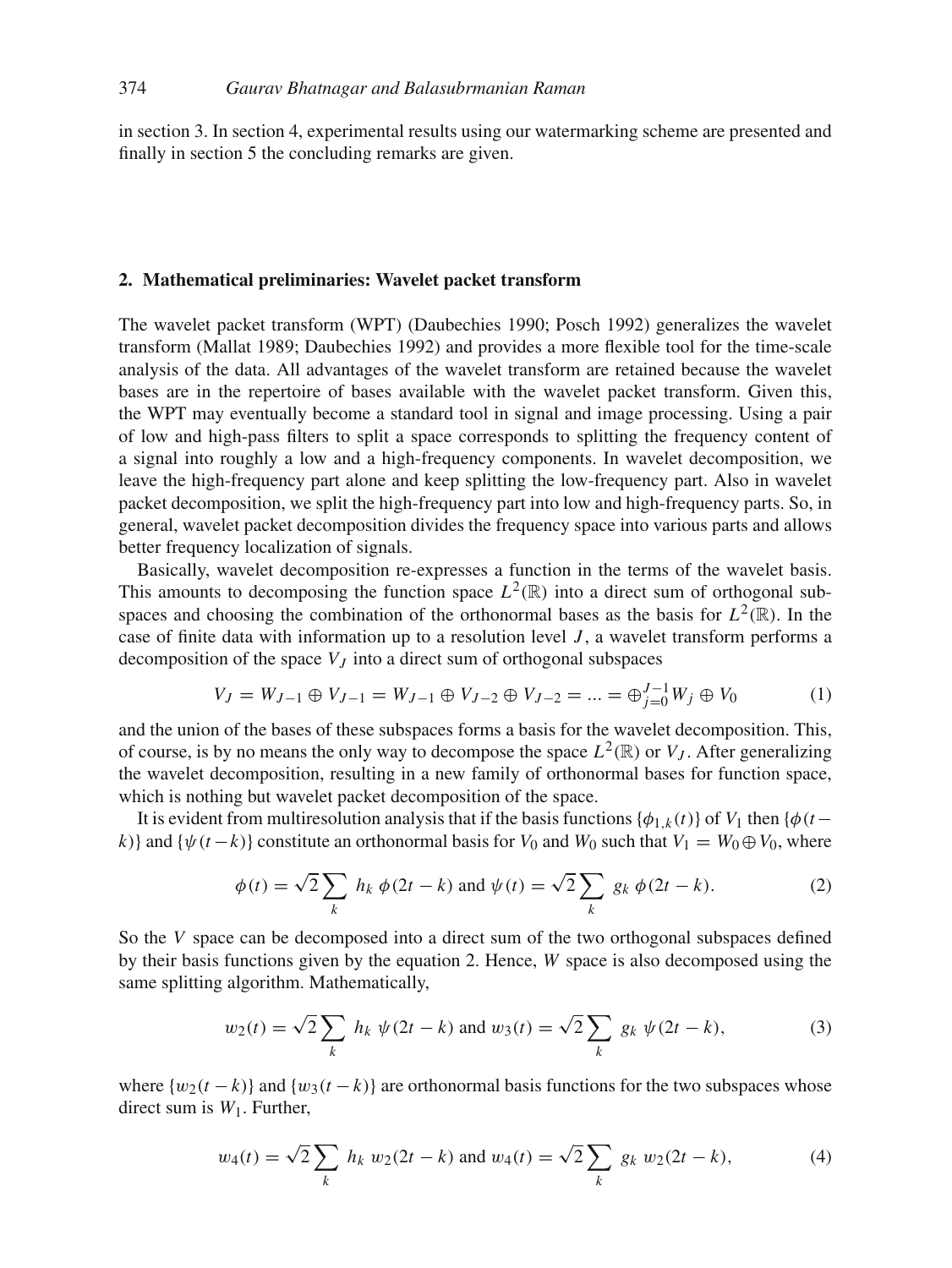where  $\{w_4(t-k)\}\$  and  $\{w_5(t-k)\}\$  are orthonormal basis functions for the two subspaces whose direct sum is  $W_2$ . In general, a sequence of functions for  $n = 0, 1, 2, 3, ...$  is defined as follows:

$$
w_{2n}(t) = \sqrt{2} \sum_{k} h_k w_n(2t - k) \text{ and } w_{2n+1}(t) = \sqrt{2} \sum_{k} g_k w_n(2t - k). \tag{5}
$$

If we take  $n = 0$  then we get scaling function i.e.,  $w_0(t) = \phi(t)$  and  $n = 1$  yields the mother wavelet i.e.,  $w_1(t) = \psi(t)$ . So far we have been using the combination of  $\{\phi(2^j t - k)\}\$  and  ${\psi(2^j t - k)}$  to form a basis for *V<sub>J</sub>* but now we have a sequence of functions  ${w_n(t)}$  and the combinations of these with their dilations and translations can represent the orthonormal bases for the function space. This collection is called wavelet packet bases and the function of the form  $\{w_{n,j,k} = 2^{j/2} w_n(2^{j}t - k)\}\$ is called a wavelet packet. The following diagram (figure 1)



**Figure 1.** Decomposition of the signal *f* (*t*) via WPT.



**Figure 2.** Orientation of WPT in proposed algorithm.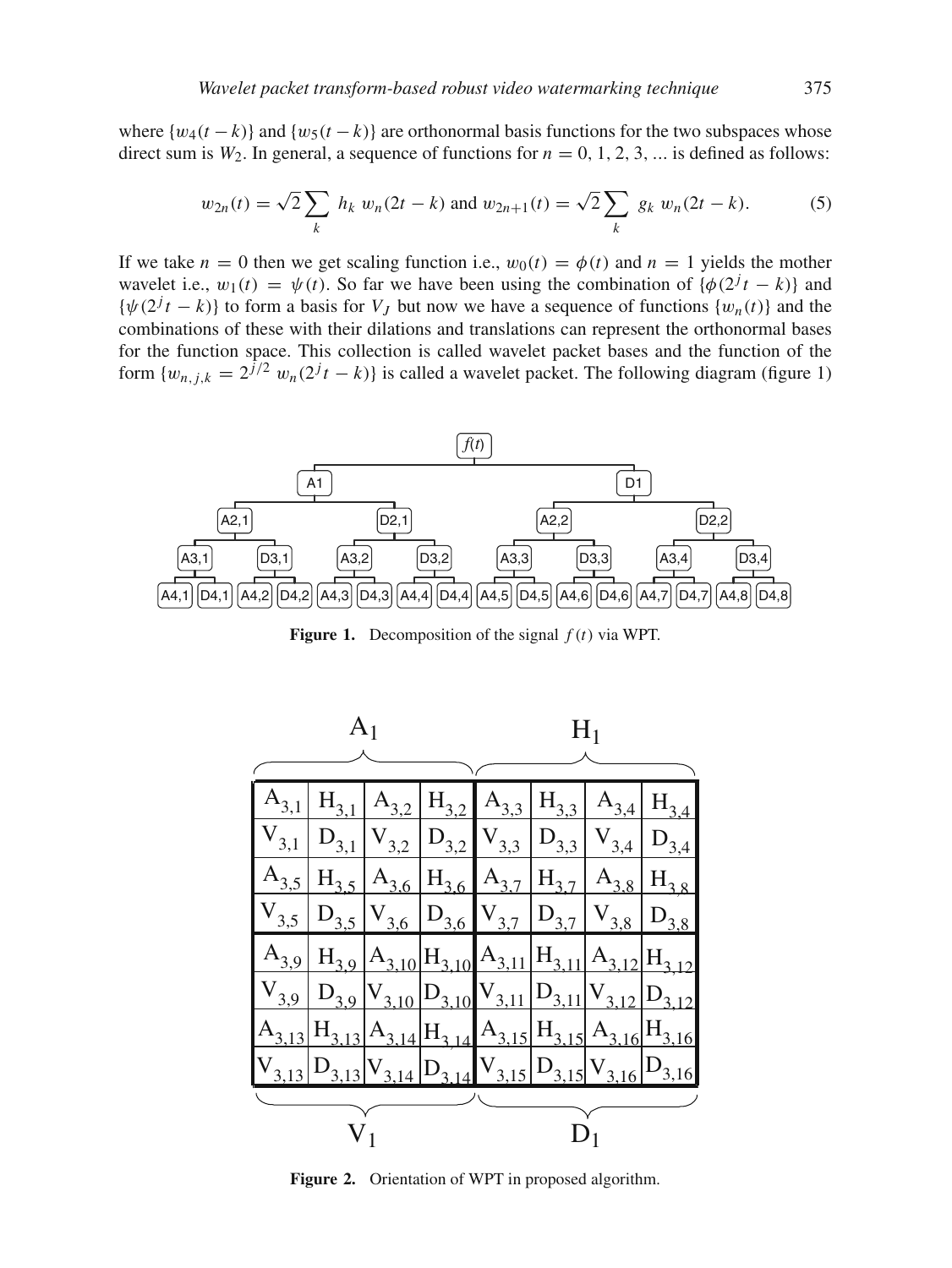illustrates the decomposition of the signal  $f(t)$  using wavelet packets. The complete proof of the above can be found in Coifman *et al* 1992 and Mallat 1998.

In the case of images, the orientation is first defined in WPT (as used in the proposed algorithm). From the literature, it is evident that 1-level wavelet transform and 1-level wavelet packet transform are same (Percival & Walden 2000). Therefore, the orientation for any sub-band from  $A_1$ ,  $H_1$ ,  $V_1$ ,  $D_1$  are  $A$ ,  $H$ ,  $V$ ,  $D$ , respectively (see figure 2).

#### **3. Proposed video watermarking algorithm**

In this section, we discuss some motivating factors in the design of our approach to video watermarking scheme. WPT is used for developing the algorithm. Let us consider  $V$  is the host video and *W* is the binary watermark image. The host video is a colour video of size  $M \times N \times 3 \times n$ . We save the positions of robust sub-bands for extraction process. The watermark  $W$  is a binary watermark of size  $M_w \times N_w$ . The block diagram of proposed algorithm is shown in figure 3.

#### 3.1 *Embedding process*

Embedding Process is given as follows:

- 1. Sequent video frames are extracted from the video  $V$ , denoted by  $F^i$ , where *i* is the total number of frames and  $i \in [1, n]$ .
- 2. Transform the RGB colour space of the extracted video frames to the YCbCr colour space. The luminance (Y) component has been selected from YCbCr to apply the WPT, since the luminance has the same range as the gray image between 0 and 255. Let us denote luminance component for each video frame by  $F_Y^i$ .
- 3. Perform *l*-level *discrete wavelet packet transform* on  $F_Y^i$ , which is denoted by  $(f_Y^i)_{i,p}^\theta$ , where  $\theta \in \{A, H, V, D\}$  and  $p = 1, 2, 3, \dots, 2^{l-1} \times 2^{l-1}$ .
- 4. Calculate block mean intensity value for all sub-bands

$$
M_{(f_Y^i)_{l,\,p}^\theta} = \frac{1}{m_1 \times n_1} \sum_{j=1}^{m_1} \sum_{k=1}^{n_1} C(j,k),\tag{6}
$$



**Figure 3.** Block diagram of proposed video watermarking algorithm.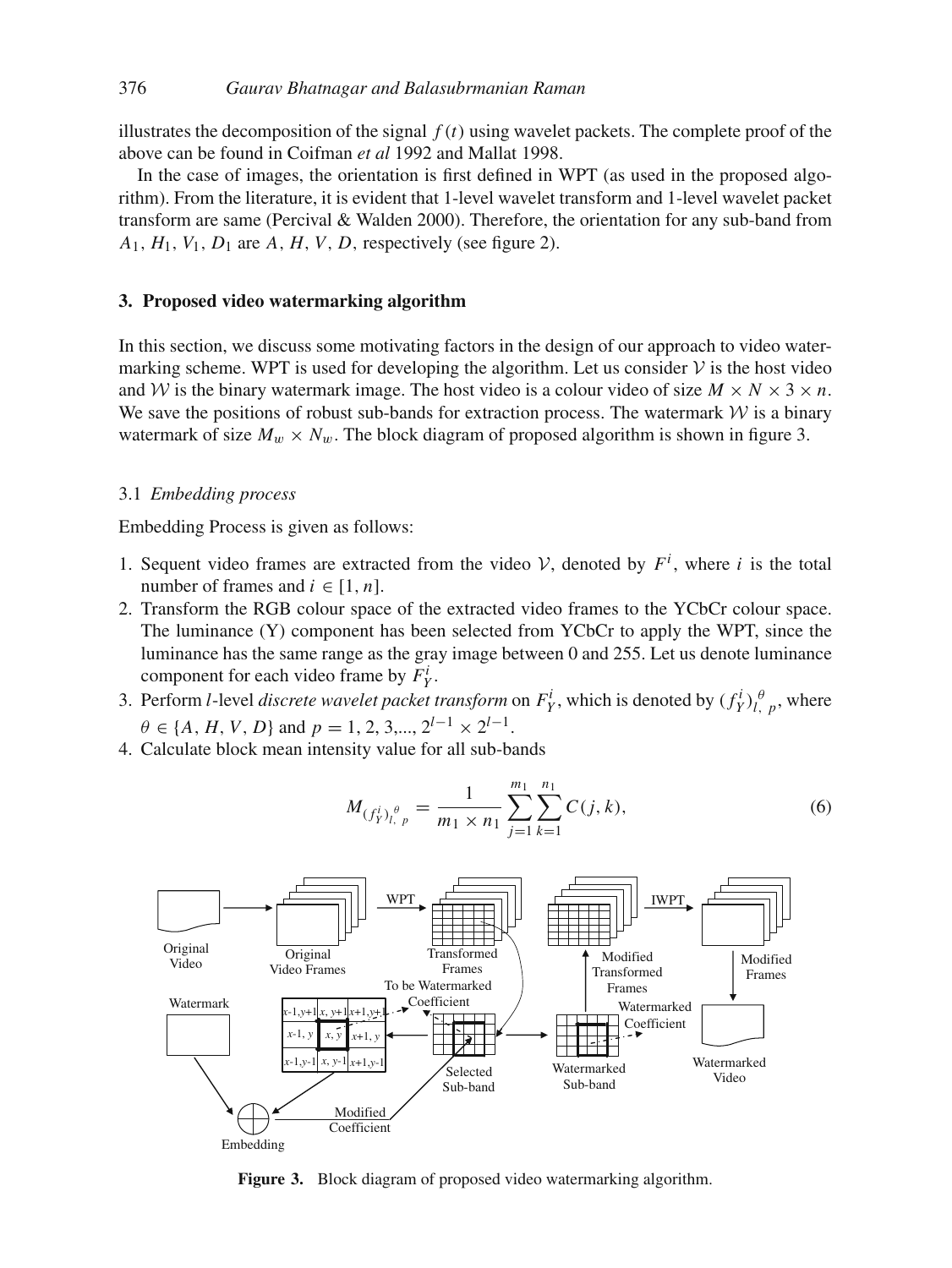where  $C(i, k)$  represents the magnitude of the coefficients and  $m_1 \times n_1$  is the total number of coefficients in the sub-band  $(f_Y^i)_{l, p}^{\theta}$ .

- 5. Select one robust sub-band from each orientation, based on block mean intensity value, denoted by  $(f_Y^i)_{sel}^{\theta}$ . Select that sub-band as robust sub-band whose block mean intensity value is maximum.
- 6. Embed watermark  $W$  in the robust sub-bands as follows:
	- (a) Computation of  $D_8$  mean value: If the coefficient value of the watermark embedding position is  $c_{x,y}$ , then  $D_8$  mean value  $\mathcal{D}_{x,y}$  is computed as follows:

$$
\mathcal{D}_{x,y} = \frac{1}{8} \left( \sum_{j=x-1}^{j=x+1} \sum_{k=y-1}^{k=y+1} c_{j,k} - c_{x,y} \right) \tag{7}
$$

- (b) Modify coefficient value as follows:
	- if  $c_{x,y} > D_{x,y}$ ,  $W(x, y) = 0$  or  $c_{x,y} < D_{x,y}$ ,  $W(x, y) = 1$  then,

$$
c'_{x,y} = c_{x,y} + \alpha(c_{x,y} - \mathcal{D}_{x,y}), \n\mathcal{F}_{(f_Y^i)_{sel}^{\theta}}(x, y) = 1,
$$
\n(8)

• if  $c_{x,y} > D_{x,y}$ ,  $W(x, y) = 1$  or  $c_{x,y} < D_{x,y}$ ,  $W(x, y) = 0$  then,

$$
c'_{x,y} = c_{x,y} - \alpha(\mathcal{D}_{x,y} - c_{x,y}), \n\mathcal{F}_{(f_Y^i)^{\theta}_{sel}}(x, y) = 0.
$$
\n(9)

• If  $c_{x,y} = D_{x,y}$ ,  $W(x, y) = 1$  then,

$$
c'_{x,y} = c_{x,y} + \alpha(c_{x,y} - \mathcal{D}_{x,y}),
$$
  
\n
$$
\mathcal{F}_{(f_Y^i)_{sel}^{\theta}}(x, y) = 1.
$$
\n(10)

• If  $c_{x,y} = D_{x,y}$ ,  $W(x, y) = 0$  then,

$$
c'_{x,y} = c_{x,y} - \alpha(\mathcal{D}_{x,y} - c_{x,y}), \n\mathcal{F}_{(f_Y^i)^0_{sel}}(x, y) = 0,
$$
\n(11)

where  $\alpha$  is the watermark strength.  $\mathcal{F}_{(f_Y^i)_{sel}^{\theta}}$  is a matrix to determine the existence of watermark.

- 7. Map modified robust sub-bands to their original positions and perform *l*-level *inverse discrete wavelet packet transform* to construct watermarked video frames.
- 8. Constitute all watermarked video frames to get watermark video.

#### 3.2 *Extraction process*

In the extraction procedure, the estimate of the original watermark is obtained. For watermark extraction from watermarked image, original image is not required. Hence this extraction is called *blind*. The extraction process is formulated as follows:

1. Sequent video frames are extracted from the watermarked video  $V_w$ , denoted by  $(F_w)^i$ , where *i* is the total number of frames and  $i \in [1, n]$ .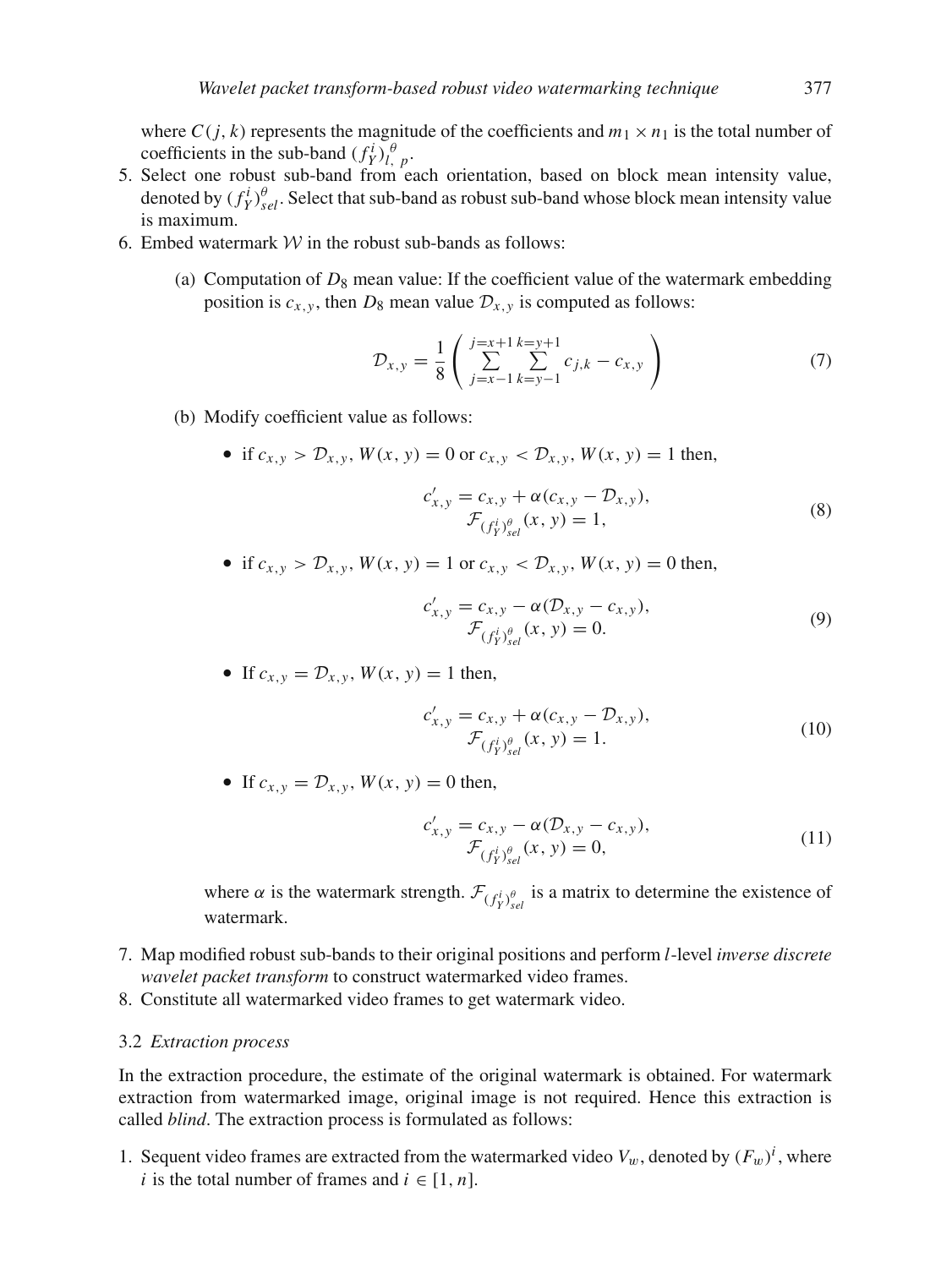- 2. Transform the RGB colour space of the extracted watermarked video frames to the YCbCr colour space. Let us denote luminance component for each watermarked video frame by  $(F_w)^i_Y$ .
- 3. Perform *l*-level *discrete wavelet packet transform* on  $(F_w)^i_Y$ , which is denoted by  $(fw^i_Y)^{\theta}_{l,p}$ , where  $\theta \in \{A, H, V, D\}$  and  $p = 1, 2, 3, \dots, 2^{l-1} \times 2^{l-1}$ .
- 4. Select watermarked robust sub-band from each orientation, based on saved positions, which are denoted by  $(fw_Y^i)_{self}^{\theta}$ .
- 5. Extract watermark *W*′ from the watermarked robust sub-bands as follows:
	- (a) Compute  $D_8$  mean value for each coefficients of watermarked robust sub-bands by equation 7.
	- (b) Extract watermark as follows:

$$
W'_{i}(x, y) = 0 \begin{cases} c'_{x,y} > \mathcal{D}'_{x,y}, \mathcal{F}_{(f_Y^i)_{sel}^{\theta}}(x, y) = 0; \\ c'_{x,y} < \mathcal{D}'_{x,y}, \mathcal{F}_{(f_Y^i)_{sel}^{\theta}}(x, y) = 1; \\ c'_{x,y} = \mathcal{D}'_{x,y}, \mathcal{F}_{(f_Y^i)_{sel}^{\theta}}(x, y) = 0. \end{cases}
$$
  

$$
W'_{i}(x, y) = 1 \begin{cases} c'_{x,y} > \mathcal{D}'_{x,y}, \mathcal{F}_{(f_Y^i)_{sel}^{\theta}}(x, y) = 1; \\ c'_{x,y} < \mathcal{D}'_{x,y}, \mathcal{F}_{(f_Y^i)_{sel}^{\theta}}(x, y) = 0; \\ c'_{x,y} = \mathcal{D}'_{x,y}, \mathcal{F}_{(f_Y^i)_{sel}^{\theta}}(x, y) = 1. \end{cases}
$$

6. Extracted watermark from each watermarked video frame and finally taking exclusive OR operation on all extracted patterns to get the resultant watermark i.e.,

$$
W^{ext} = \mathbf{XOR}(W_i').
$$
 (12)

#### **4. Results and discussions**

#### 4.1 *Experimental set-up*

In order to explore the performance of proposed video watermarking algorithm, two videos of size  $352 \times 288 \times 3 \times 20$  are considered, named mobile and template. Two different binary meaningful logos are used as watermarks. As the watermark logo, IEEE (figure 3c) and CVGIP LAB logo are used (figure 4c). The size of watermark logo is  $88 \times 72$ . Logo IEEE is embedded into mobile video, while CVGIP LAB logo is embedded into template video. The watermarked video quality is measured using PSNR (Peak Signal to Noise Ratio). For a video, PSNR is calculated by taking average of PSNR values of all frames and called Average PSNR. Watermarked mobile and template videos are having average PSNR values of 61.4308 dB and 67.1915 dB, respectively. For watermark embedding, strength factor  $\alpha$  is set to 0.01. Daubechies filter coefficients are used and 2-level of decomposition is performed, for wavelet packet decomposition. For the better analysis of a signal, we should select our 'mother wavelet' carefully. Mother wavelet will not only determine how the original signal is well-estimated in terms of translation and dilation, but also, it will affect the frequency spectrum of the signal. The choice of mother wavelet can be based either on the cumulative energy over some interval of interest or based on similarity between original and reconstructed signals. We choose to select the mother wavelet based on the similarity. For this purpose, *PSNR* is calculated between original and reconstructed image and that mother wavelet is chosen which gives the maximum *PSNR*.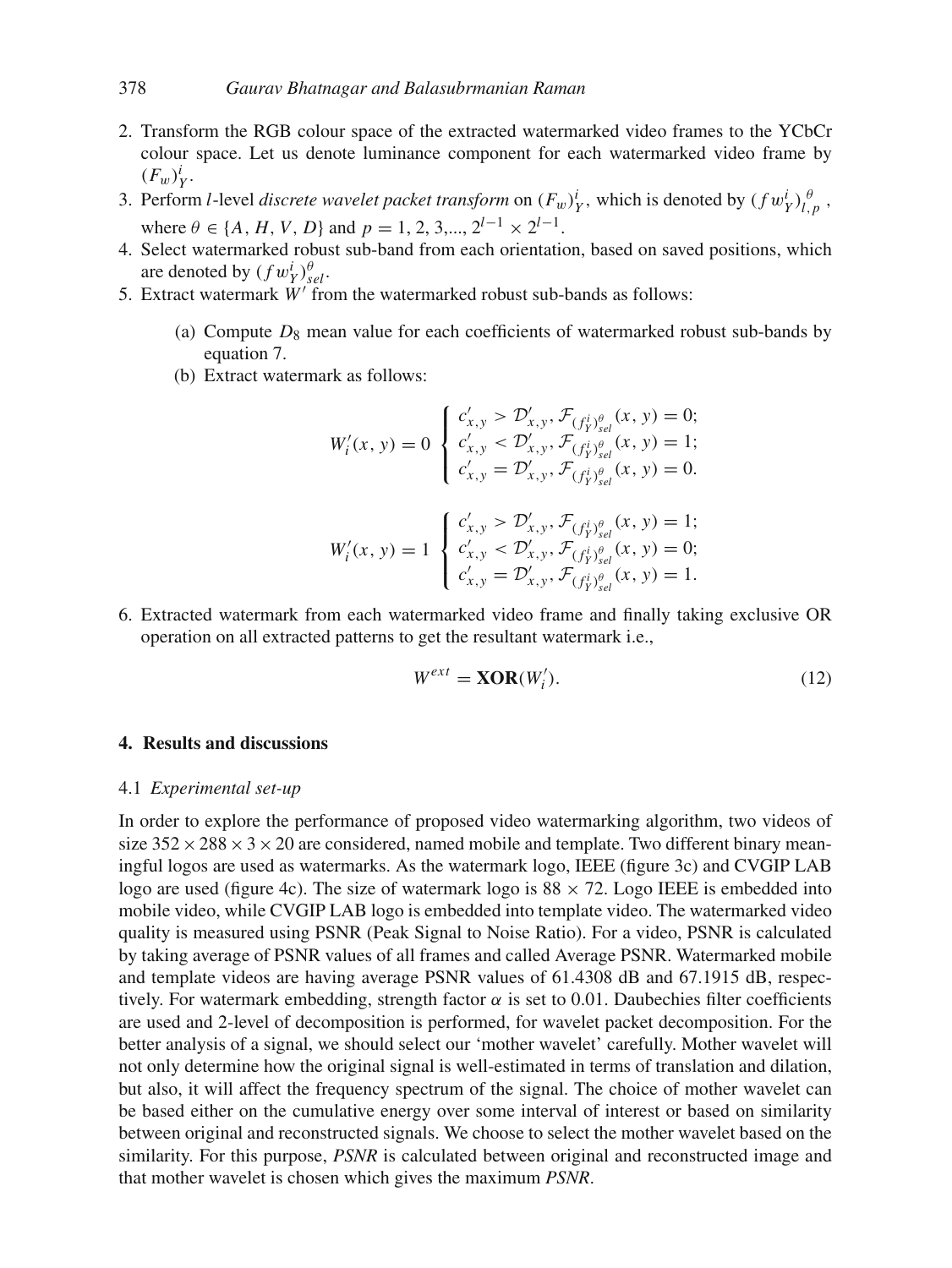To verify the presence of watermark, different measures can be used to show the similarity between the original and the extracted watermarks. In the proposed algorithm, the Normalized Hamming Similarity (NHS) is used to evaluate the effectiveness of the proposed algorithm. The NHS between the embedded binary watermark *W* and that extracted *W* is defined as:

$$
NHS = 1 - \frac{HamDist(W, W)}{M_w \times N_w},
$$
\n<sup>(13)</sup>

where  $HamDist(\cdot, \cdot)$  denotes the Hamming Distance between two binary strings, i.e., the number of different bits in the two binary strings. We can easily show that  $NHS \in [0, 1]$ . If higher NHS values are acquired, then the extracted watermark is more similar to the original one. If  $NHS > T_s$ , where  $T_s$  is the threshold for watermark detection, then the watermark is detected. In our experiments, the threshold for watermark detection is  $T_s = 0.6$ .

Original video frame, watermarked video frame, original logo and extracted logo images are shown in figures 4 and 5, for Mobile and Template video, respectively. If we observe original and watermarked video frame, we cannot find any perceptual degradation. In table 1, average PSNR and NHS are given for both the videos and frame-wise PSNR and NHS values are shown in figures 6 and 7, respectively. The complete videos for visual assessment can be found on our website (http://gaurav.iitr.21.googlepages.com/video\_water).

#### 4.2 *Selection of threshold*

In watermarking algorithm, the threshold value plays an important role for the extraction of watermark as well as to maintain the robustness of the algorithm. In this context, the threshold value should be selected to make a balance between these two requirements. Here, we performed



**Figure 4.** (**a**) First mobile video frame. (**b**) Watermarked first frame. (**c**) Original logo. (**d**) Extracted logo.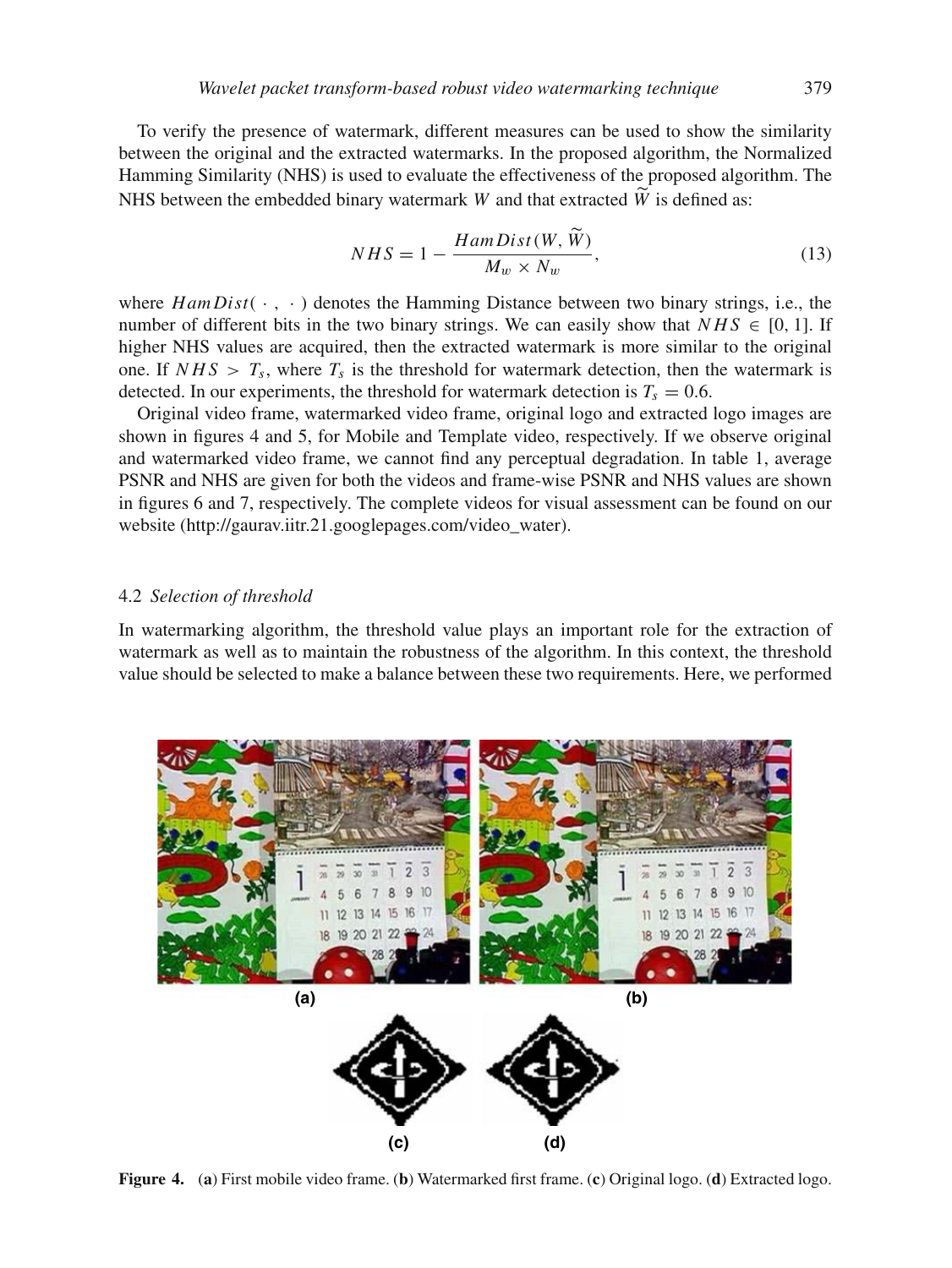

**Figure 5.** (**a**) First template video frame. (**b**) Watermarked first frame. (**c**) Original logo. (**d**) Extracted logo.

a number of experiments to compute the optimal value of  $T_s$ . We generated 25 binary matrices randomly and embedded in the host video by the proposed algorithm. In each case we extract the watermark and calculate NHS between original watermark and extracted binary matrix and taking the maximum value of NHS as desired threshold. A graph is plotted (figure 8) by taking the number of binary matrices on x-axis and corresponding NHS on y-axis. The corresponding highest value (i.e., the highest peak on plot) is taken as the optimal value for threshold.

Without loss of generality and for our convenience, we compute threshold via generating 25 binary matrices randomly but for the good security one can generate large number of matrices and then threshold must be computed. Since, threshold is determined using similarity between original watermark and extracted binary random matrix. Therefore, the threshold value will vary for each video and the used watermark. As a result, the change in the threshold value with respect to the number of generated random matrices and videos are discussed here. For experiments, we have used mobile and template videos with IEEE and CVGIP LAB logos as watermark. First threshold is determined with 25 randomly generated binary matrices. Then, we increase the number to 100 and then by multiple of 100. The final number which we have used is 10000. For each set of random matrices, we calculate the maximum NHS between original watermark and extracted random matrix and the corresponding results are depicted in figure 9. From figure 9, it is clear that if we increase the number of random matrix then the threshold will also

| Image    | Average PSNR (in DB) | <b>NHS</b> |
|----------|----------------------|------------|
| Mobile   | 61.4308              | 0.9983     |
| Template | 67.1915              | 0.9981     |

**Table 1.** PSNR and NHS for mobile and template videos.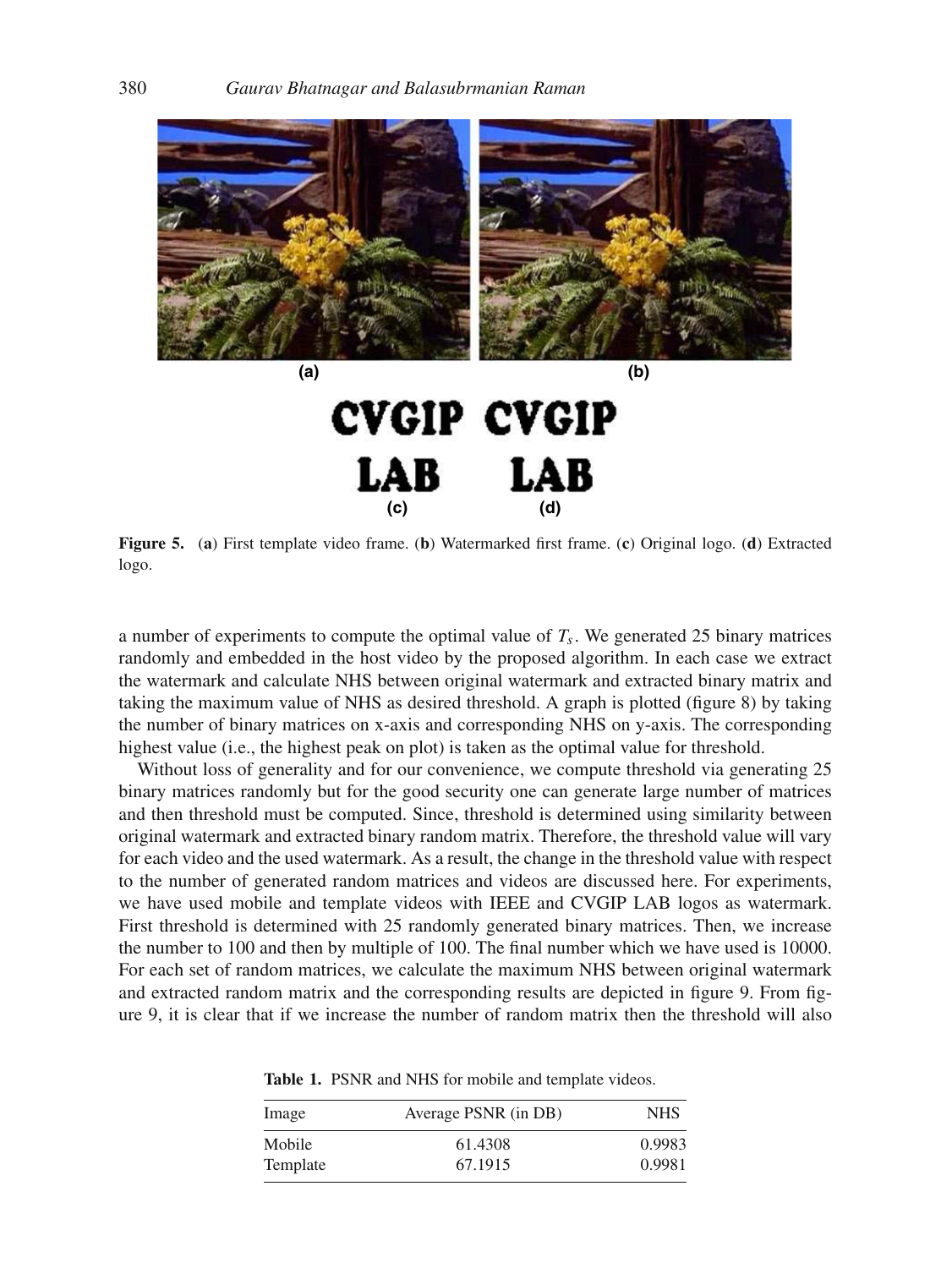

**Figure 6.** PSNR (in DB) values for all video frames.

increase and after one stage it become constant. Finally, maximum of all thresholds corresponding to each set of random matrices is set to be optimal threshold value. In the case of Mobile video, threshold comes out to be 0.6195, whereas it is 0.6054 for template video and the optimal threshold is comes out to be  $0.6195(=\text{max}(0.6195,0.6054))$  which is close to the threshold used in the proposed method i.e., 0.6.

#### 4.3 *Histogram analysis*

A histogram is basically a graphical representation of the tonal distribution in the image. In other words, a histogram is a graph which shows the size of the area of the image that is captured for each tonal variation that the camera is capable of recording. By looking at the histogram for a



**Figure 7.** NHS for extracted watermark from each video frame.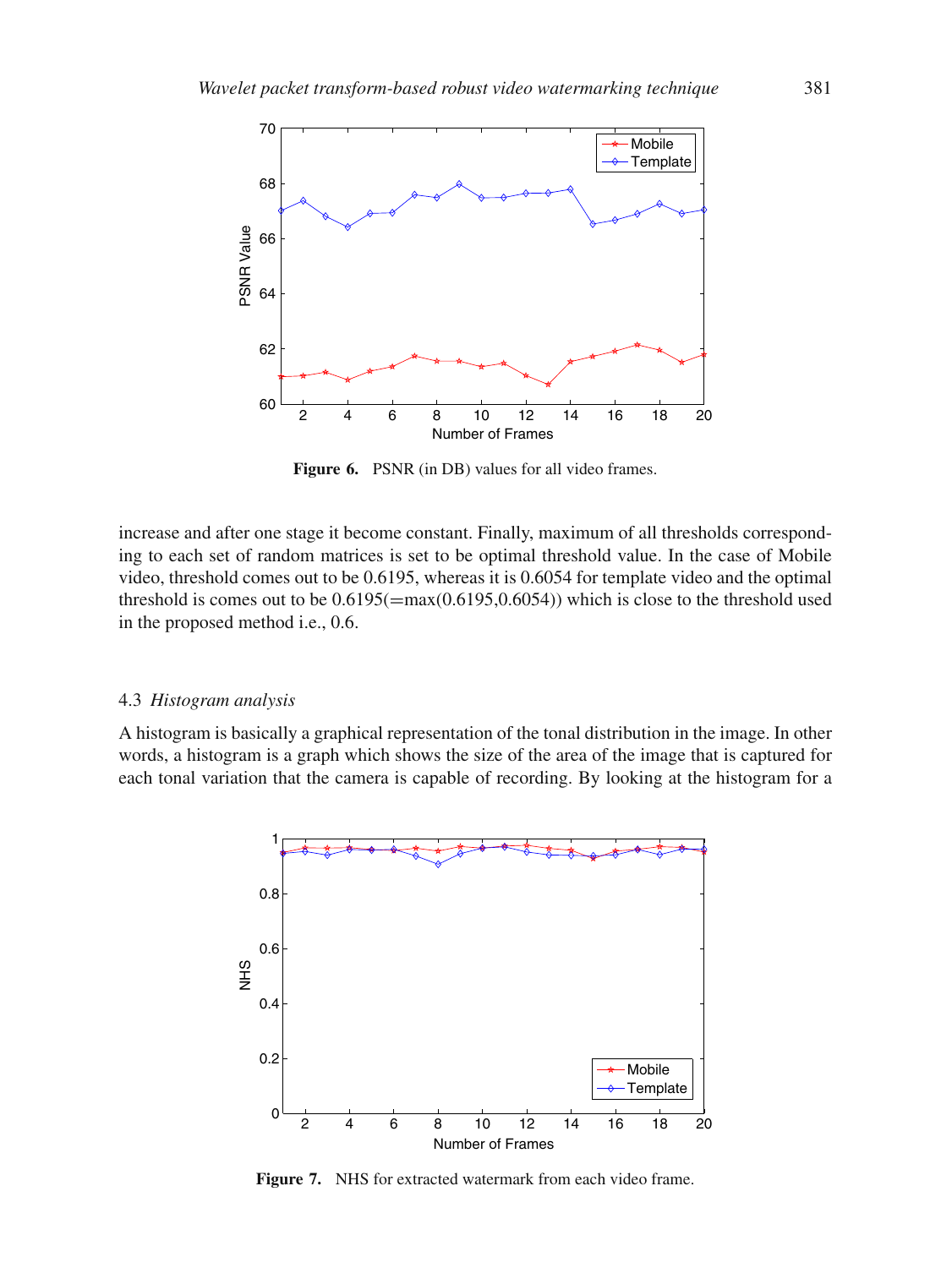

**Figure 8.** Selection procedure for threshold.

specific image you will be able to judge the entire tonal distribution at a glance. It tells you how much detail is at the light end of the spectrum and how much at the dark.

According to human visual system, a watermarking scheme is good and effective if we cannot differentiate the original and watermarked video (or images) histogram (Shannon 1949; Bhatnagar & Raman 2010). But it is possible only for loss-less watermarking schemes. Since almost every watermarking scheme is lossy hence there are some changes in some tonal values. Hence, for lossy watermarking schemes the changes can be viewed at the peaks. In this case, scheme is said to be efficient if the variation is very less and overall shape of histogram is maintained. In figures 10 and 11, the histogram analysis for first frame of both the videos are given. It is clear from the figures that the overall shape of the histogram is maintained.



**Figure 9.** Variation of threshold with the number of generated random matrices.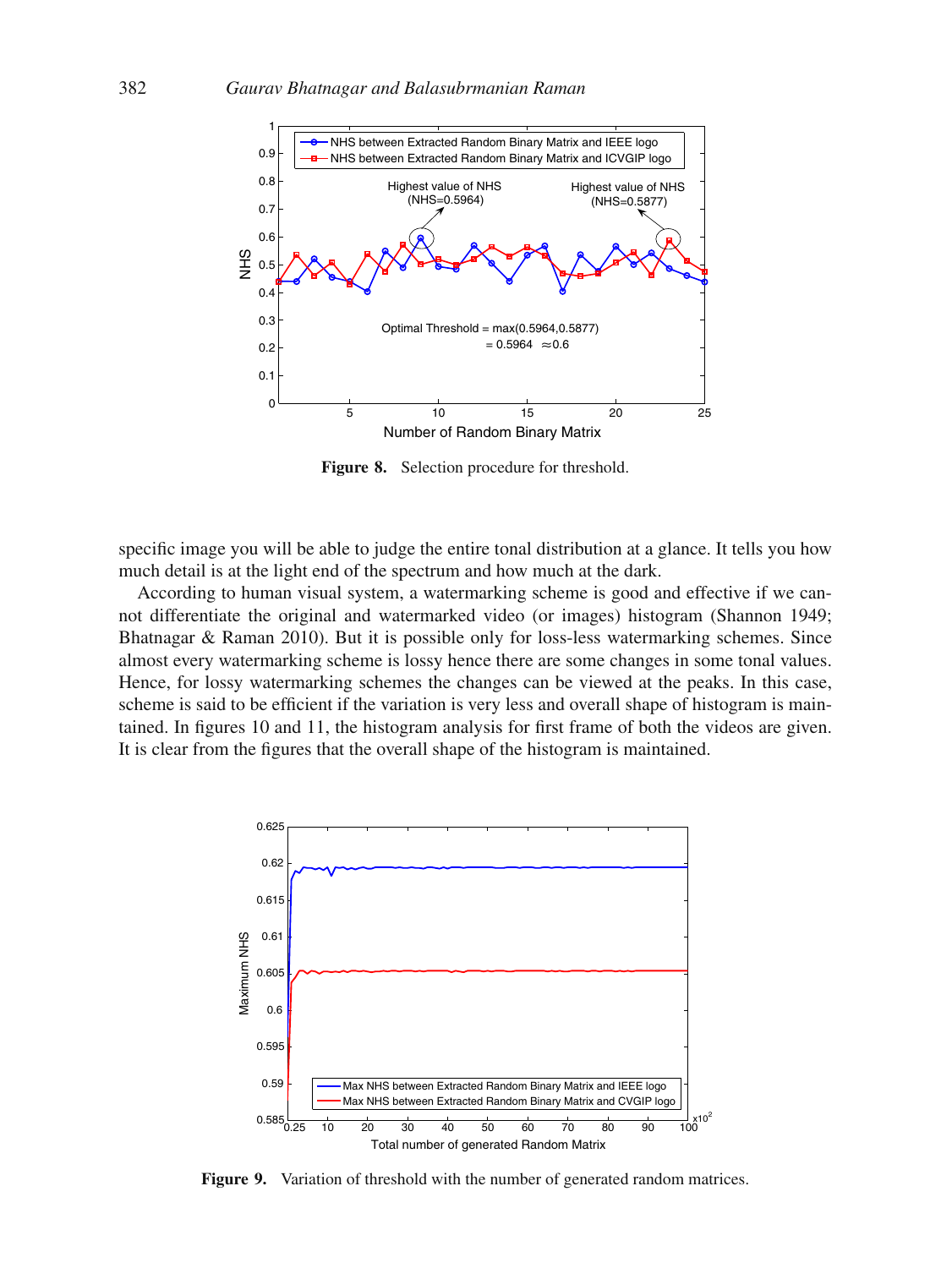

**Figure 10.** Histogram analysis of first mobile video frame.







Original video Histogram of original video



Watermarked video **Histogram** of watermarked video

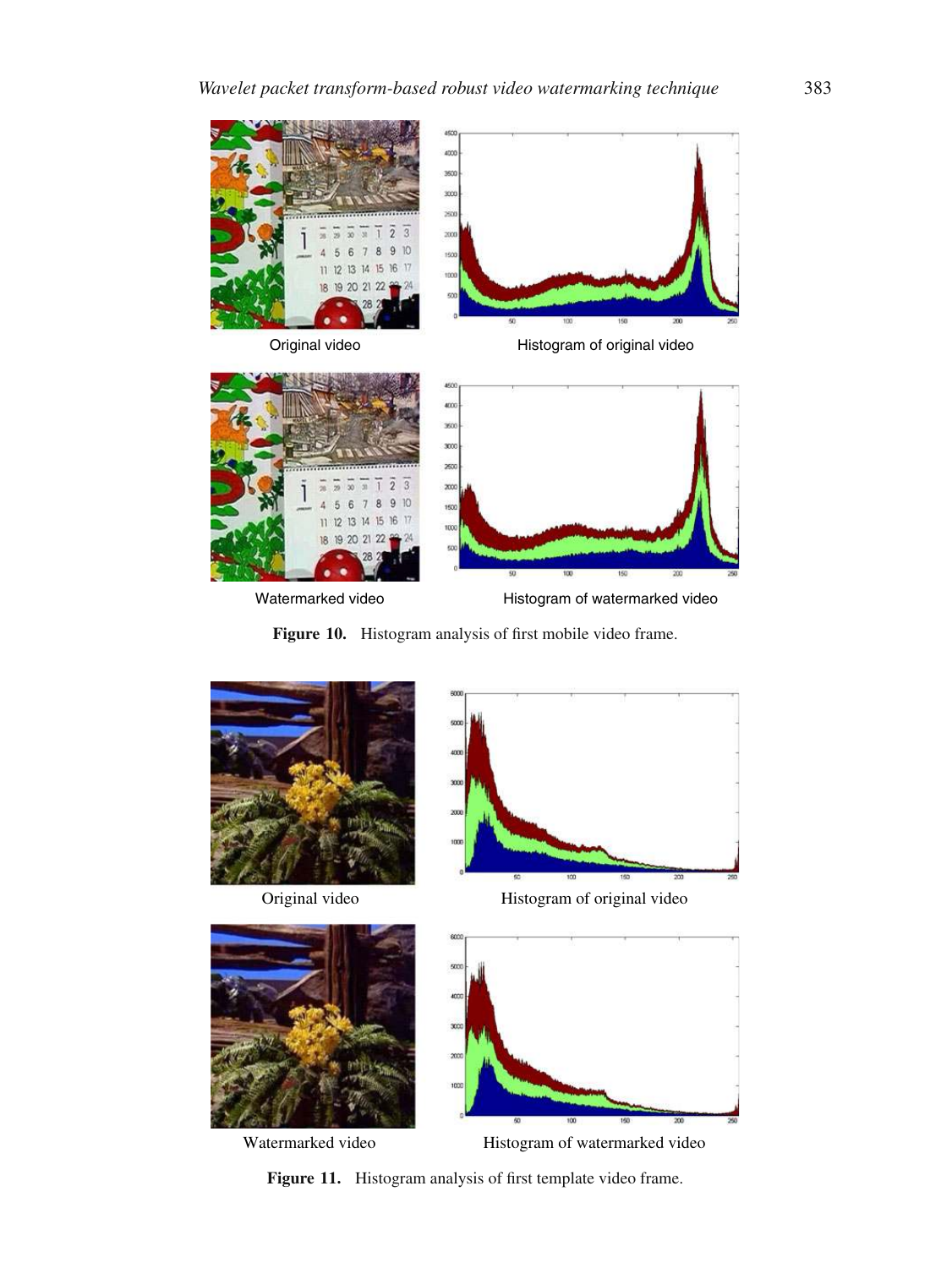

**Figure 12.** Watermark extracted after average filtering attack from (**a**) mobile. (**b**) Template video.

#### 4.4 *Attack analysis*

To measure the robustness of the proposed algorithm, various attacks are used like average and median filtering, frame dropping, MPEG coding, resizing and rotation. The most common manipulation in digital media is filtering. In figures 12 and 13, extracted watermark after applying  $3 \times 3$  averaging and median filtering have been shown. To verify the robustness of the proposed algorithm, another measure is frame dropping. In our experiments, we have dropped *P* frames randomly. The missing frame is replaced with the average of the two neighbouring frames. In figure 14, the extracted watermark from 15 frame dropped video has been shown. In real life applications, storage and transmission of digital data, a lossy coding operation is often performed on the data to reduce the memory and increase transmission efficiency. Hence, we have also tested our algorithm for the MPEG coding and the result is shown in figure 15. To test the MPEG coding, watermark video is coded at 1.5 Mbps. We have also tested our algorithm for resizing and rotation attack. For resizing, first the size of each video frame is reduced to  $128 \times 128$  and again carried back to the original size (figure 16). Even though the wavelet packet transform is not rotational invariant, proposed method can extract the watermark for small rotations. Extracted logos from 0.5° are shown in figure 17.

#### 4.5 *Comparative analysis*

Proposed algorithm is compared with the different existing algorithms. Among these two algorithms (Hsu & Wu 1998; Hong *et al* 2001) are proposed for images. Due to the similar



**Figure 13.** Watermark extracted after median filtering attack from (**a**) mobile. (**b**) Template video.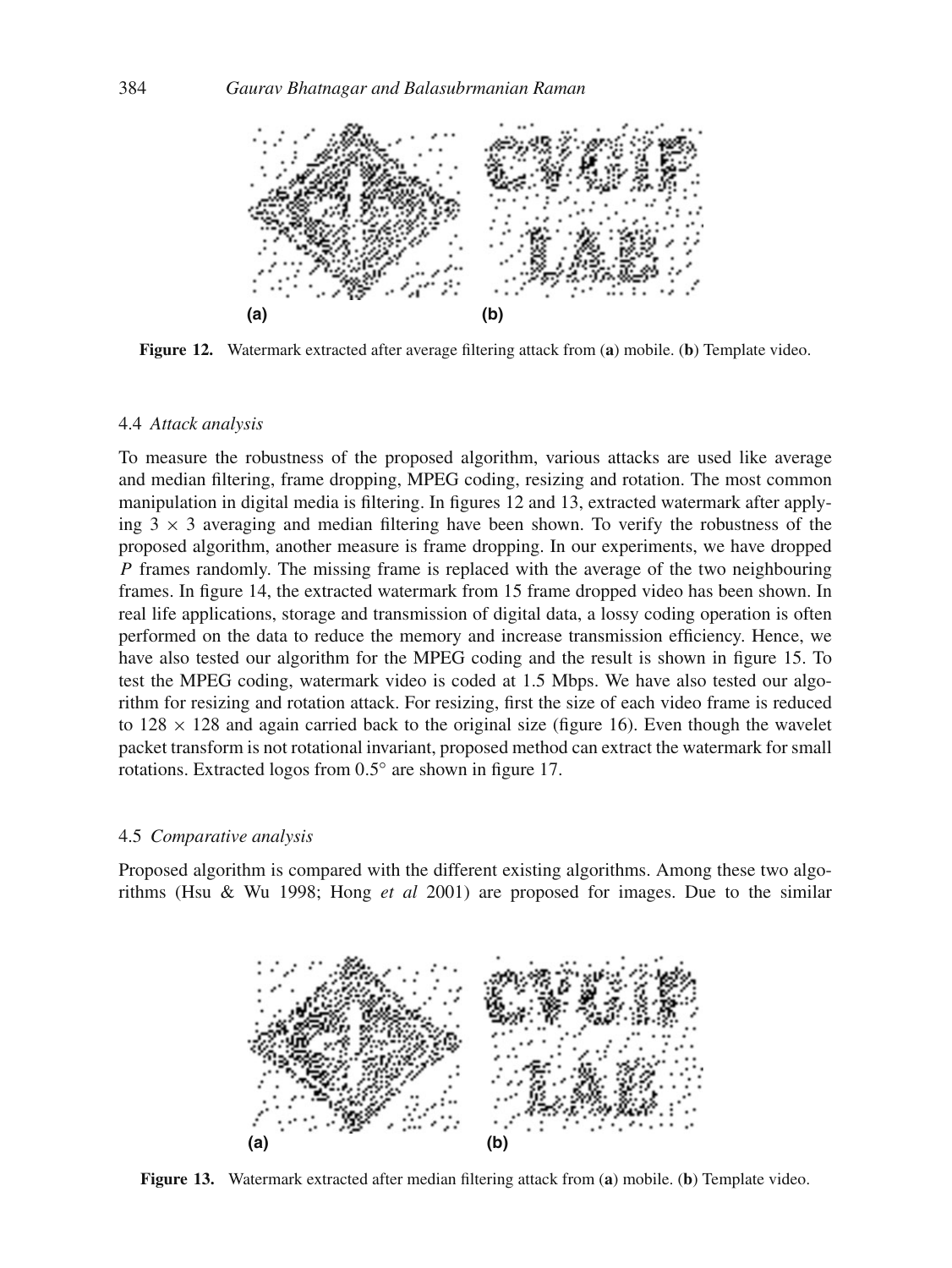

**Figure 14.** Watermark extracted after frame dropping attack from (**a**) mobile. (**b**) Template video.



**Figure 15.** Watermark extracted after MPEG coding attack from (**a**) mobile. (**b**) Template video.



**Figure 16.** Watermark extracted after resize attack from (**a**) mobile. (**b**) Template video.



**Figure 17.** Watermark extracted after rotation attack from (**a**) mobile. (**b**) Template video.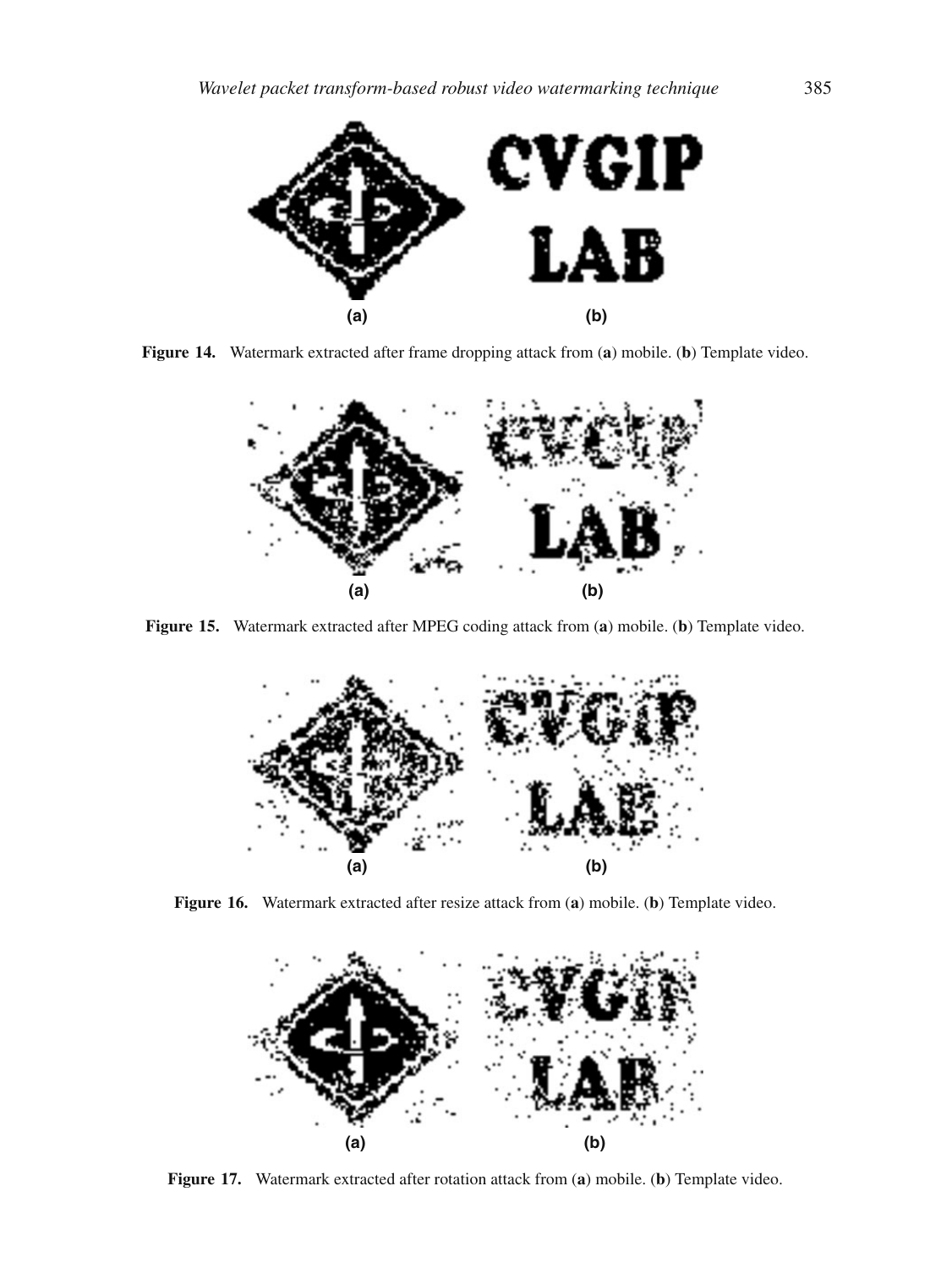|                   |                                                                     |              | Table 2. NHS for extracted watermarks from mobile video after different attacks. |                        |               |                  |            |           |
|-------------------|---------------------------------------------------------------------|--------------|----------------------------------------------------------------------------------|------------------------|---------------|------------------|------------|-----------|
|                   |                                                                     |              |                                                                                  | Existing algorithms by |               |                  |            | Proposed  |
| Attacks           | Hsu & Wu                                                            | Hong $et al$ | Joumaa & Davoine                                                                 | Sun $&$ Liu            | Alattar et al | Hartung & Girod  | Kong et al | algorithm |
| Average filtering | 0.5109                                                              | 0.7356       | 0.7021                                                                           | 0.7160                 | 0.7427        | 0.6567           | 0.7598     | 0.7614    |
| Median filtering  |                                                                     | 0.7134       | 0.6978                                                                           | 0.6948                 | 0.7568        | 0.6142           | 0.7564     | 0.7577    |
| Frame dropping    | 0.4829<br>0.6143<br>0.5190<br>0.5978                                | 0.9418       | 0.9143                                                                           | 0.9342                 | 0.9495        | 0.6498           | 0.9536     | 0.9508    |
| MPEG coding       |                                                                     | 0.7896       | 0.7673                                                                           | 0.7655                 | 0.8186        | 0.5667           | 0.8131     | 0.8138    |
| Rotate            |                                                                     | 0.7834       | 0.7909                                                                           | 0.7952                 | 0.8165        | 0.6022           | 0.7437     | 0.8247    |
| Resizing          | 0.6085                                                              | 0.8141       | 0.8151                                                                           | 0.8135                 | 0.8403        | 0.6678           | 0.7717     | 0.8619    |
|                   |                                                                     |              |                                                                                  | Existing algorithms by |               |                  |            | Proposed  |
|                   |                                                                     |              |                                                                                  |                        |               |                  |            |           |
| Attacks           | Hsu & Wu                                                            | Hong et al   | Joumaa & Davoine                                                                 | $\sin \&$ Liu          | Alattar et al | Hartung & Girod  | Kong et al | algorithm |
| Average filtering | 0.5242                                                              | 0.7531       | 0.7248                                                                           | 0.7256                 | 0.7887        | 0.5456           | 0.7931     | 0.8106    |
| Median filtering  |                                                                     | 0.7688       | 0.7232                                                                           | 0.7277                 | 0.7957        |                  | 0.7957     | 0.8098    |
| Frame dropping    |                                                                     | 0.9483       | 0.8946                                                                           | 0.9134                 | 0.9380        | 0.5245<br>0.6243 | 0.9609     | 0.9612    |
| MPEG coding       |                                                                     | 0.8073       | 0.8063                                                                           | 0.8147                 | 0.7961        | 0.5548           | 0.8160     | 0.8299    |
| Rotate            | $\begin{array}{c} 0.4997 \\ 0.6279 \\ 0.5353 \\ 0.5353 \end{array}$ | 0.8116       | 0.8407                                                                           | 0.8491                 | 0.6225        | 0.6207           | 0.8056     | 0.9398    |
| Resizing          | 0.6114                                                              | 0.8191       | 0.7838                                                                           | 0.7922                 | 0.6441        | 0.6329           | 0.8032     | 0.8884    |

Rotate<br>Resizing

## 386 *Gaurav Bhatnagar and Balasubrmanian Raman*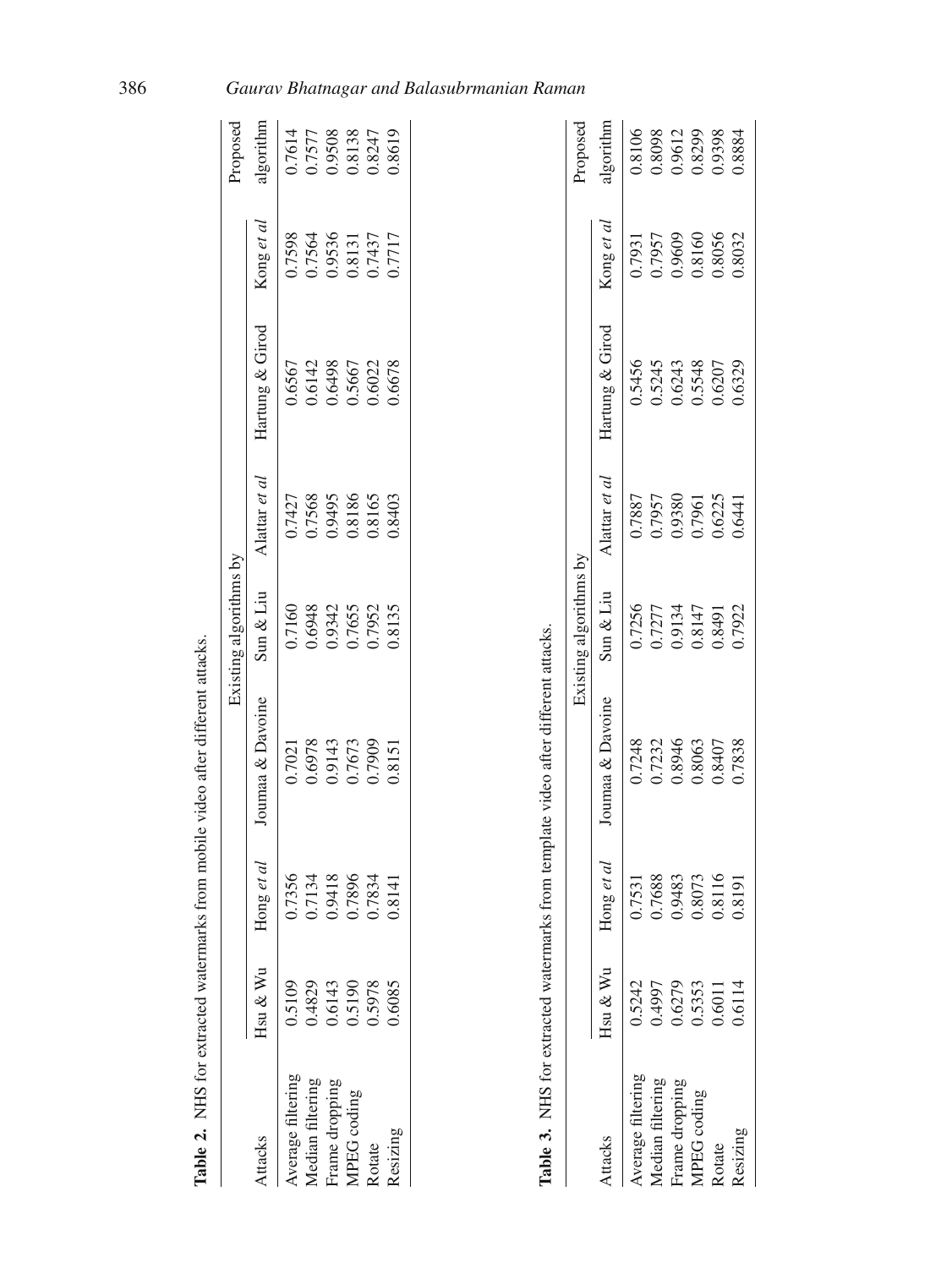mechanics, these two algorithms are extended and implemented for videos. Apart form these, all other algorithms are proposed specifically for videos and these includes Joumaa & Davoine (2005), Sun & Liu (2004), Alattar *et al* (2003), Hartung & Girod (1998) and Kong *et al* (2006), respectively. In tables 2 and 3, comparisons are given in detail for mobile and template video, respectively. From tables, it is clear that NHS is greater for proposed algorithm, which shows the better performance of the proposed algorithm. The algorithms presented in Hsu & Wu (1998) and Hartung & Girod (1998) give baseline results. These methods give poor results relative to other algorithms. The algorithms in Joumaa & Davoine (2005) and Sun & Liu (2004) give better results than baseline results but are not comparable with other algorithms. This was expected because these algorithms have no scale selectivity. This drawback is rectified in multiresolution based algorithms (Hong *et al* 2001; Alattar *et al* 2003). Though the performance of these algorithms are close to the proposed algorithm but only in specific situations. The algorithm in Alattar *et al* (2003) works in the compressed domain and especially designed for MPEG4 compressed videos where as algorithm in Kong *et al* (2006) works in the uncompressed domain like proposed algorithm but is not robust against resizing and rotation attacks.

#### **5. Conclusions**

Present research on watermarking mainly concentrates on the still images. In this paper, a new robust video watermarking scheme is presented and employed in wavelet packet transform domain. The watermark is a meaningful binary logo instead of randomly generated Gaussian sequence. Watermark is embedded not only in higher, but also in lower frequency without any degradation in the video. Experiments show better robustness against different attacks, specially against frame dropping and MPEG coding. The proposed algorithm is simple, efficient and with less complexity. In the present work, we already considered small rotations and the problem with large rotations can be addressed in the future.

#### **Acknowledgements**

One of the authors, Gaurav Bhatnagar, gratefully acknowledges the financial support from the Council of Scientific and Industrial Research, New Delhi, India through his Senior Research Fellowship (SRF) scheme (CSIR Award no.: 09/143(0559)/2006-EMR-I) for his research work. The authors thank the anonymous referees and the editor for their valuable suggestions and many constructive comments that resulted in the improvement and readability of this paper.

#### **References**

- Alattar A M, Lin E T and Celik M U 2003 Digital watermarking of low bit rate advanced simple profile MPEG-4 compressed video. *IEEE Transactions on Circuits and Systems for Video Technology* 13(8): 787–800
- Bhatnagar G and Raman B 2010 Distributed multiresolution discrete Fourier transform and its application to watermarking. *Int. J. Wavelets, Multiresolution and Information Processing* 8(2): 225–241
- Coifman R R, Meyer Y and Wickerhauser M V 1992 *Wavelet analysis and signal processing*. In: M B Ruskai *et al* (eds.), *Wavelets and their applications*. Boston: Jones and Bartlett, pp. 153–178
- Cox I, Miller M, Bloom J, Fridrich J and Kalker T 2007 *Digital watermarking and steganography*. San Francisco, CA, USA: Morgan Kaufmann Publishers Inc.
- Daubechies I 1090 The wavelet transform time *Ú* frequency localization and signal analysis. *IEEE Transactions on Information Theory* 36(5): 961–1005